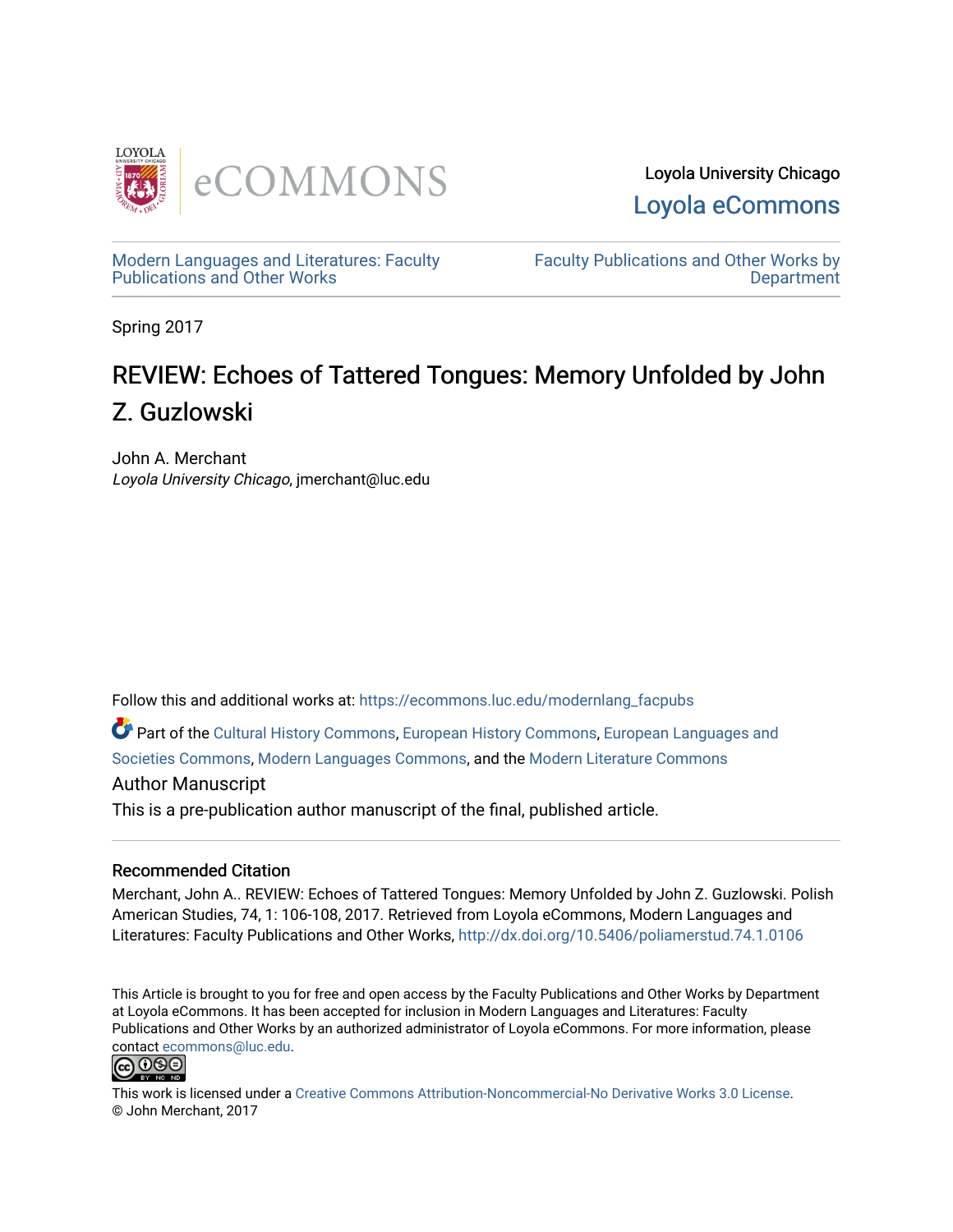John Z. Guzlowski, Echoes of Tattered Tongues: Memory Unfolded. Los Angeles: Aquila Polonica, 2015. 150 pp. ISBN 978-1607-72021-8.

"When the war started, we didn't know what war meant."--Tekla Guzlowski Czesław Miłosz once observed that there was a gulf of experience that separated a person from the hell on the "other side of the tracks" in Eastern Europe, and a person who grew up in the innocent calm of the American Midwest. John Z. Guzlowski's collection of poetry and prose, Echoes of Tattered Tongues: Memory Unfolded, bridges that gulf in the lives of real people who, after enduring the dual traumas of war and immigration, came to live, work, and die all around us.

The stories that Guzlowski recounts in this collection presents an intensely personal and visceral experience of Polish life as it was lived by his parents, his sister, and himself from 1939 onward. As Guzlowski observes in the essay "Where I'm Coming From," these were stories he felt compelled to tell, because these are the people "whose stories were never told, whose voices got lost somewhere in the great cemetery of the 20th century."<sup>a</sup> What is apparent from reading Echoes of Tattered Tongues is that there is a huge difference between reading about history and actually living it. "When you read about history in the history books," Guzlowski observes, "it's all so clear  $[...]$  It all seems neat and clean, but it isn't really."<sup>b</sup>

The structure of Echoes of Tattered Tongues takes a reverse look at the lives of Guzlowski's parents, taking as its point of departure the physical and emotional burdens his

 $\overline{a}$ 

 $<sup>b</sup>$  p. 91</sup>

<sup>&</sup>lt;sup>a</sup> p. xvii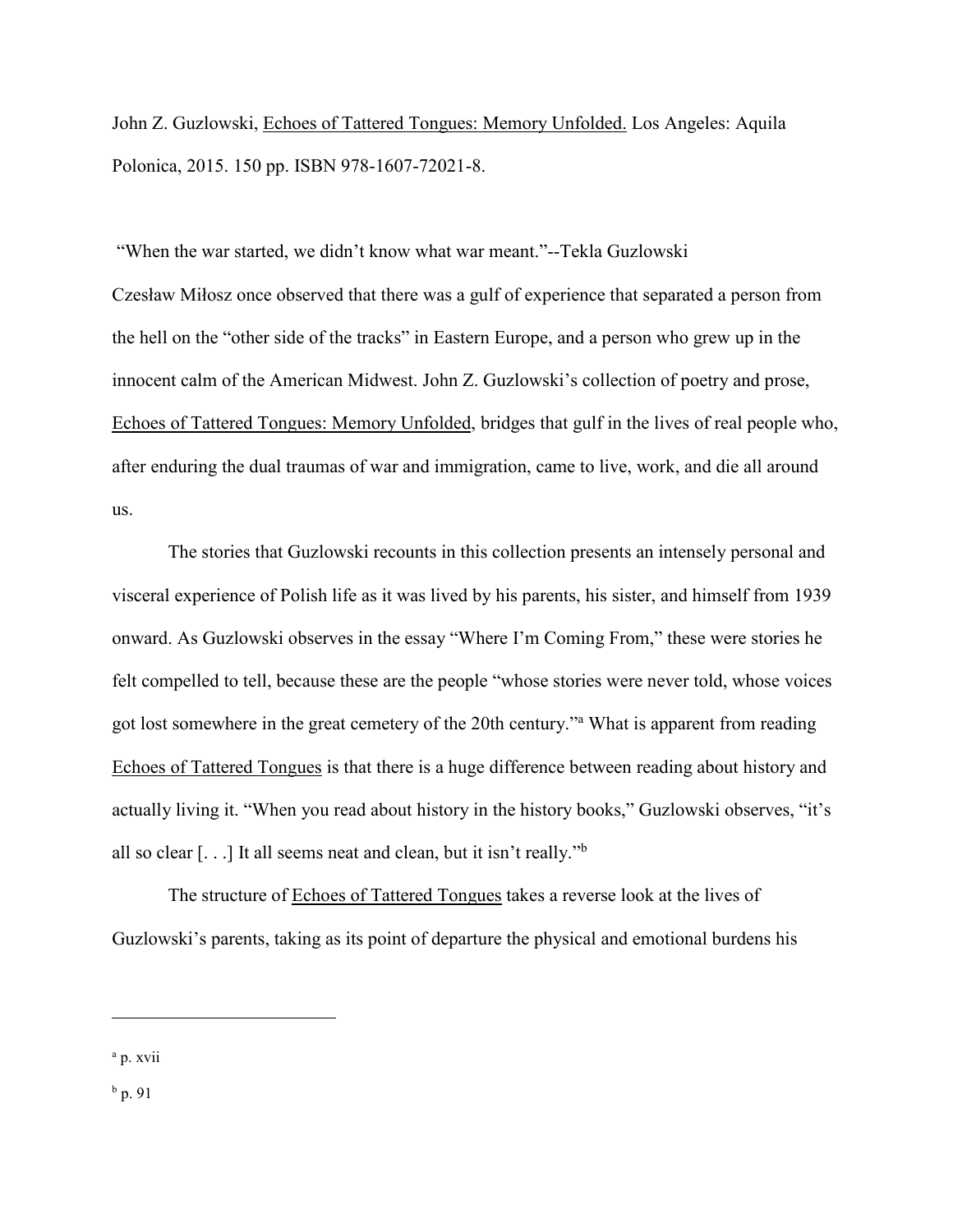parents endured in old age and peeling back layer after layer of experience in each successive chapter to recount their experiences as refugees and victims of the war. In the poem "My Mother Talks About the War," Guzlowski makes the simple observation that the history he is recounting is unknown, because "nobody makes movies of such lives."<sup>c</sup> Coming from simple peasant backgrounds, Guzlowski captures his parents' fragility and strength in their old age as they try to make sense of their lives. They alternate between distant, idyllic memories of their youth and the hard truths of the lives they had lived. These are lives in which God's only gift is suffering, the best you can hope for is not to be killed, and a half-century of marriage is not a testament to love and affection, but a meeting of equals in which "only a man worthless as mud/worthless as a broken dog, would suffer/with her through all her sorrow."<sup>d</sup>

Book Two recounts what is perhaps the most interesting chapter in his parents' lives, recalling the difficult and often painful transition they made from being prisoners in a German labor camp to "Displaced Persons" in the Humboldt Park neighborhood in Chicago. Guzlowski not only captures the challenges his parents faced in finding work, coping with the cultural adjustments of moving from war-torn Europe to the seeming lightness of life in America, but also the growing divide that developed between them and their children. As Guzlowski points out in poems such as "The Happy Times and Places," "My Father's First Day in America," "Fussy Eaters," and "Chores," the relationship he and his sister have with their parents and their parents' past is often tangled in the traumatic experiences of emigration, assimilation, and language. How can a child who wants to eat American food or does not want to do chores

 $\overline{a}$ 

 $d$  p. 21

 $c$  p. 18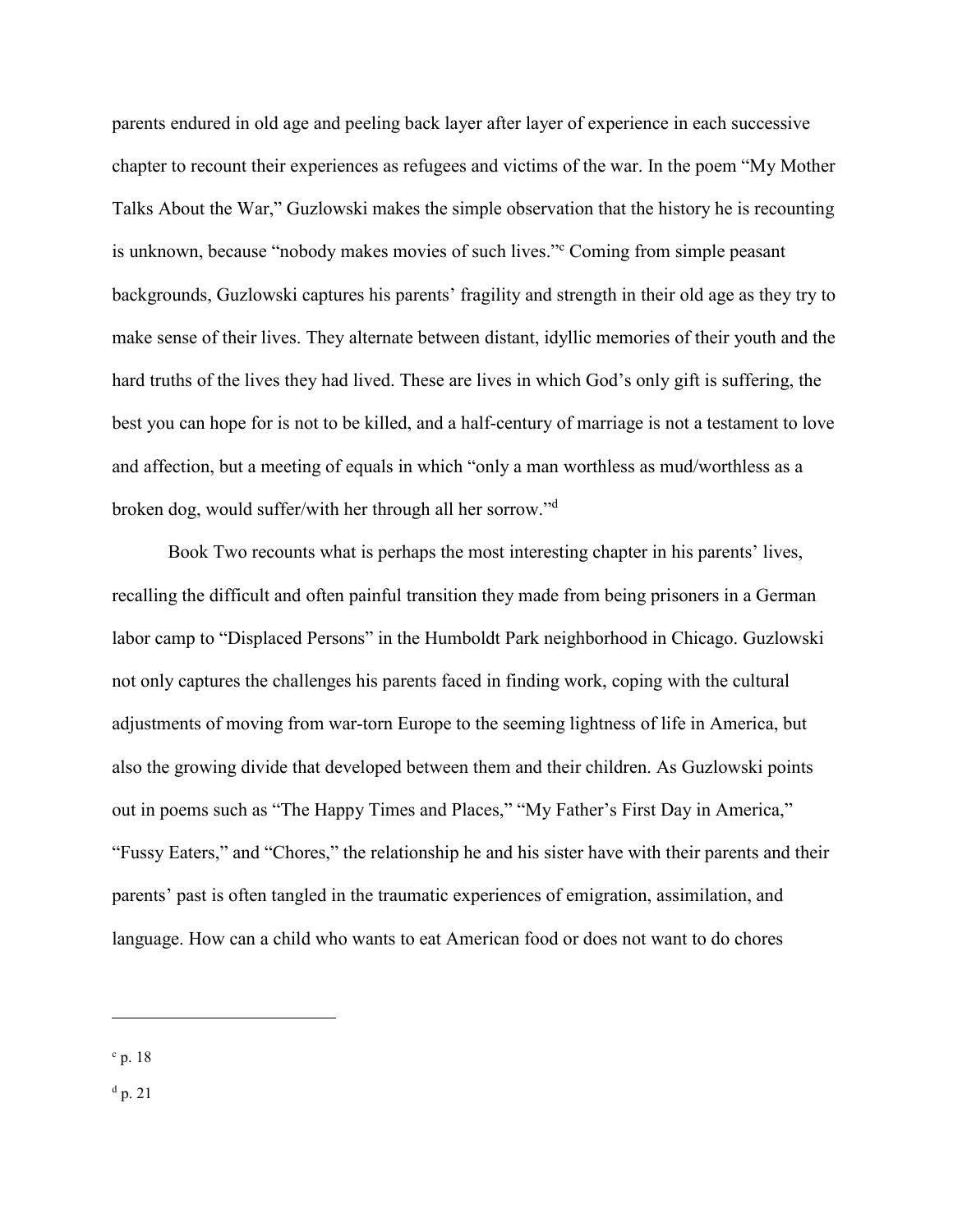understand a father who drinks to forget the horrors he has seen in the war or a mother who sums up the wisdom of her life experience as "if they give you bread/eat it/if they beat you/run"?<sup>e</sup> The world of difference Guzlowski's parents feel as refugees from Europe's bloodlands naturally filters down to the author and his sister. More than once in the collection Guzlowski remarks about his inability, even as a professor of literature and student of history, to make sense of this experience and how, in a strange way, he lives in "a world that speaks/a language I'll never master."<sup>f</sup> What remains are the stories, the nightmares, the silences, and the scars, which puzzle Guzlowski and his sister long until their parents approach old age and death.

What emerges in Book Three is the story or history that Guzlowski's parents were unable to put into words for much of their lives. This is not to say that it is understandable or clear. On the contrary, by following his parents' lives back through the twentieth century it is evident that such personal history is not easily measured or contained by facts and dates. Memories of the deaths of their loved ones, hunger and what a person was willing to do to overcome it, and the daily price of enslavement underscore that this was not merely history, but rather the pain and nightmares that became his parents' belongings for the rest of their lives. As the world today again tries to cope with the trauma of large-scale violence and the mass displacement of people, it is worth remembering the experience of people for whom, to paraphrase Guzlowski's mother, "God doesn't do any favors." Guzlowski's concern for history's "Polacks," the voiceless refugees and survivors of war, clearly elevates this collection of poetry and prose above personal

 $\overline{a}$ 

<sup>f</sup> p. 81

<sup>e</sup> p. 69